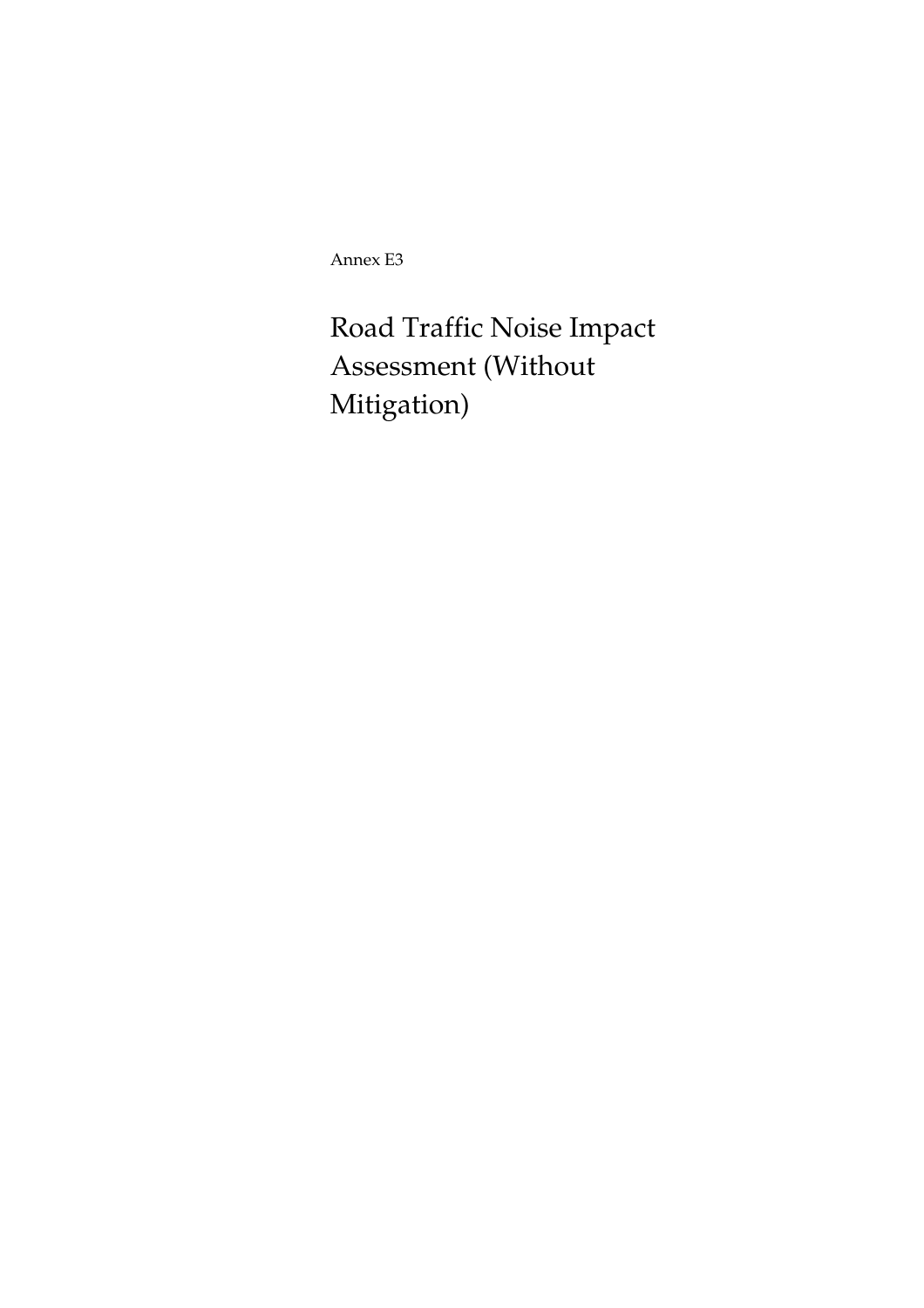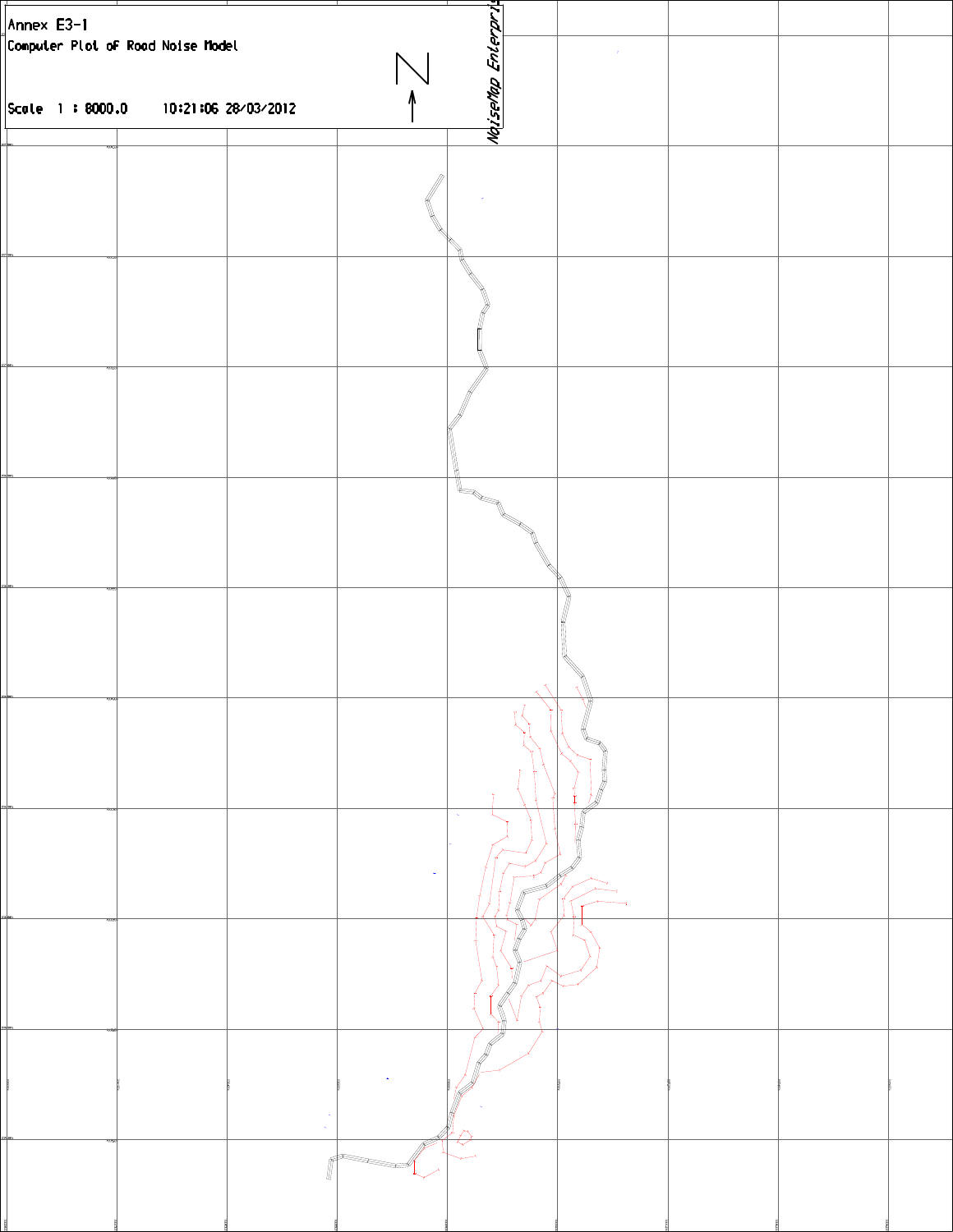## *Annex E3-2 RoadNoise Model Output Files*

+++ NoiseMap Enterprise (RoadNoise) +++

+++ Atkins Noise and Vibration

+++ Session started 14:22:29 02/05/2012

 ------------------------------------------------------------------------------- --------------------------------------------------

 +++ Calculation Run 1 started at 14:22:32 Method: L10 Calculation.

 \*\*\* WARNING : LAST PRINT-OUT OF MODEL PARAMETERS DOES NOT CORRESPOND TO CURRENT MODEL

\*\*\* WARNING \*\*\* CHANGING TO 1-HOUR FLOW RATES

RECEIVER Fl All

| 1              | Fung Yuen Lo Tsuen                   | 64.1<br>0                       |
|----------------|--------------------------------------|---------------------------------|
| $\mathbf{1}$   | Fung Yuen Lo<br>Tsuen                | 64.2<br>$\mathbf 1$             |
| $\mathbf 1$    | Fung Yuen Lo Tsuen                   | $\overline{a}$<br>64.3          |
| 2              | Fung Yuen                            | 63.7<br>0                       |
| 3              | Mak Uk                               | 62.9<br>0                       |
| 3              | Mak Uk                               | $\mathbf 1$<br>63.1             |
| 3              | Mak Uk                               | 2<br>63.3                       |
| $\overline{4}$ | Tin Sam                              | 0<br>63.2                       |
| $\overline{4}$ | Tin Sam                              | 63.3<br>$\mathbf 1$             |
| $\overline{4}$ | Tin Sam                              | $\overline{a}$<br>63.4          |
| 5              | Ha Hang Government Staff             | 0<br>Quarters<br>49.9           |
| 5              | Ha Hang Government Staff             | $\mathbf 1$<br>51.8<br>Quarters |
| 5              | Hang Government Staff Quarters<br>Ha | $\overline{2}$<br>54.4          |
| 5              | Ha Hang Government Staff Quarters    | $\mathsf{3}$<br>58.0            |
| 6              | V1                                   | 64.1<br>0                       |
| 6              | $\mathtt{V1}$                        | $\mathbf 1$<br>64.1             |
| 6              | V1                                   | $\overline{a}$<br>64.1          |
| 7              | V <sub>2</sub>                       | 0<br>66.0                       |
| 7              | V <sub>2</sub>                       | $\mathbf 1$<br>66.9             |
| 7              | V <sub>2</sub>                       | $\overline{a}$<br>67.6          |
| 8              | V3                                   | 52.3<br>0                       |
| 9              | CDA1                                 | 63.4<br>$\mathsf 0$             |
| 9              | CDA1                                 | $\mathbf 1$<br>63.3             |
| 9              | CDA1                                 | $\overline{c}$<br>63.3          |
| 9              | CDA1                                 | 3<br>63.3                       |
| 9              | CDA1                                 | $\overline{4}$<br>63.2          |
| 9              | CDA1                                 | 5<br>63.2                       |
| 9              | CDA1                                 | 6<br>63.1                       |
| 9              | CDA1                                 | 7<br>63.1                       |
| 9              | CDA1                                 | 63.1<br>8                       |
| 9              | CDA1                                 | 63.0<br>9                       |
| 9              | CDA1                                 | 63.0<br>10                      |
| 9              | CDA1                                 | 62.9<br>11                      |
| 9              | CDA1                                 | 12<br>62.9                      |
| 9              | CDA1                                 | 62.8<br>13                      |
| 9              | CDA1                                 | 62.8<br>14                      |
| 9              | CDA1                                 | 15<br>62.7                      |
| 9              | CDA1                                 | 16<br>62.7                      |
| 10             | SQ1                                  | 63.2<br>0                       |
| 10             | SQ1                                  | $\mathbf 1$<br>63.2             |
| 10             | SQ1                                  | $\overline{a}$<br>63.2          |
| 11             | GQ1                                  | 63.9<br>0                       |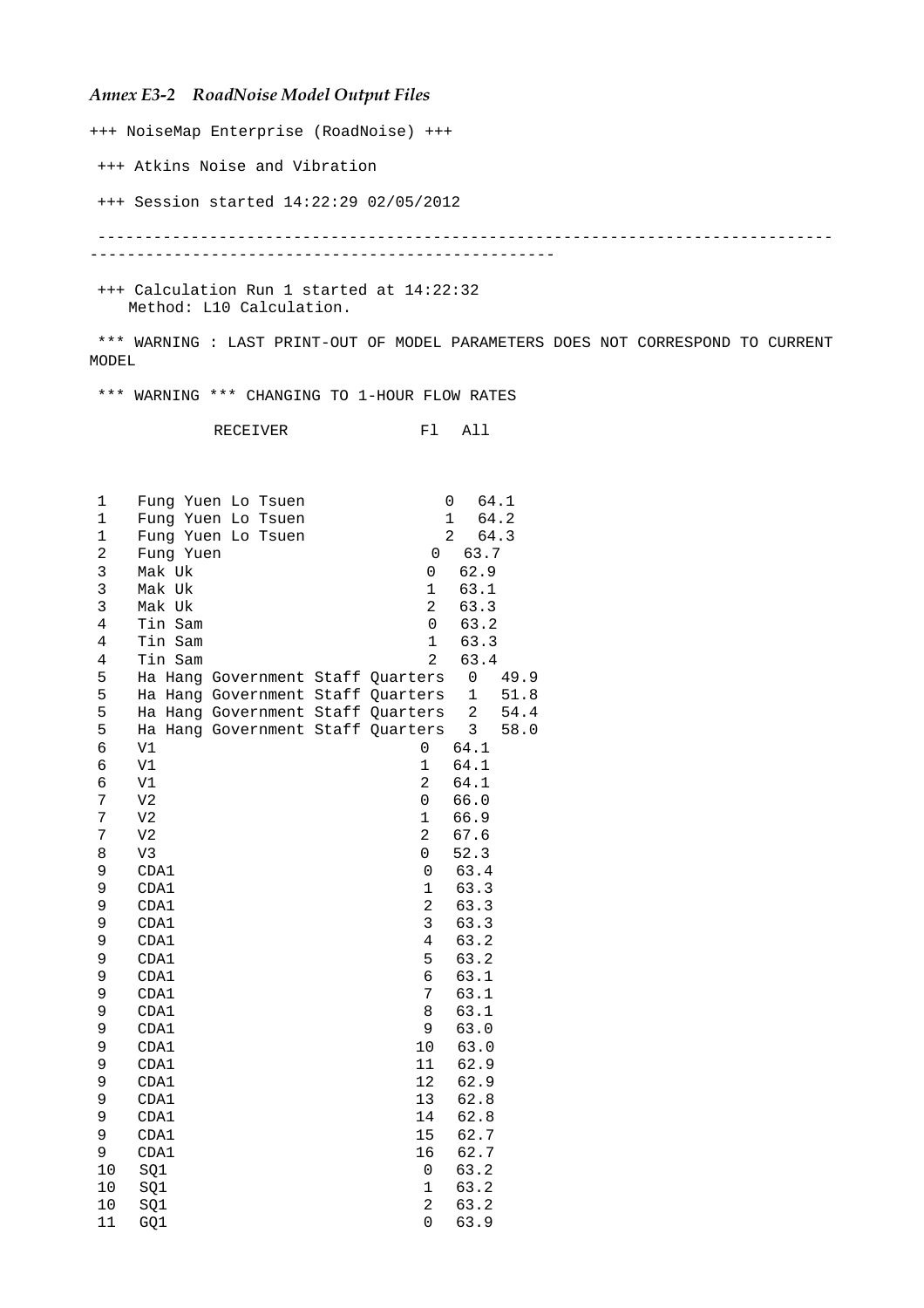11 GQ1 1 63.8 11 GQ1 2 63.7 +++ Calculation Run 1 completed at 14:22:32 Errors : 0 Warnings: 2 ------------------------------------------------------------------------------- ----------------------------------------------------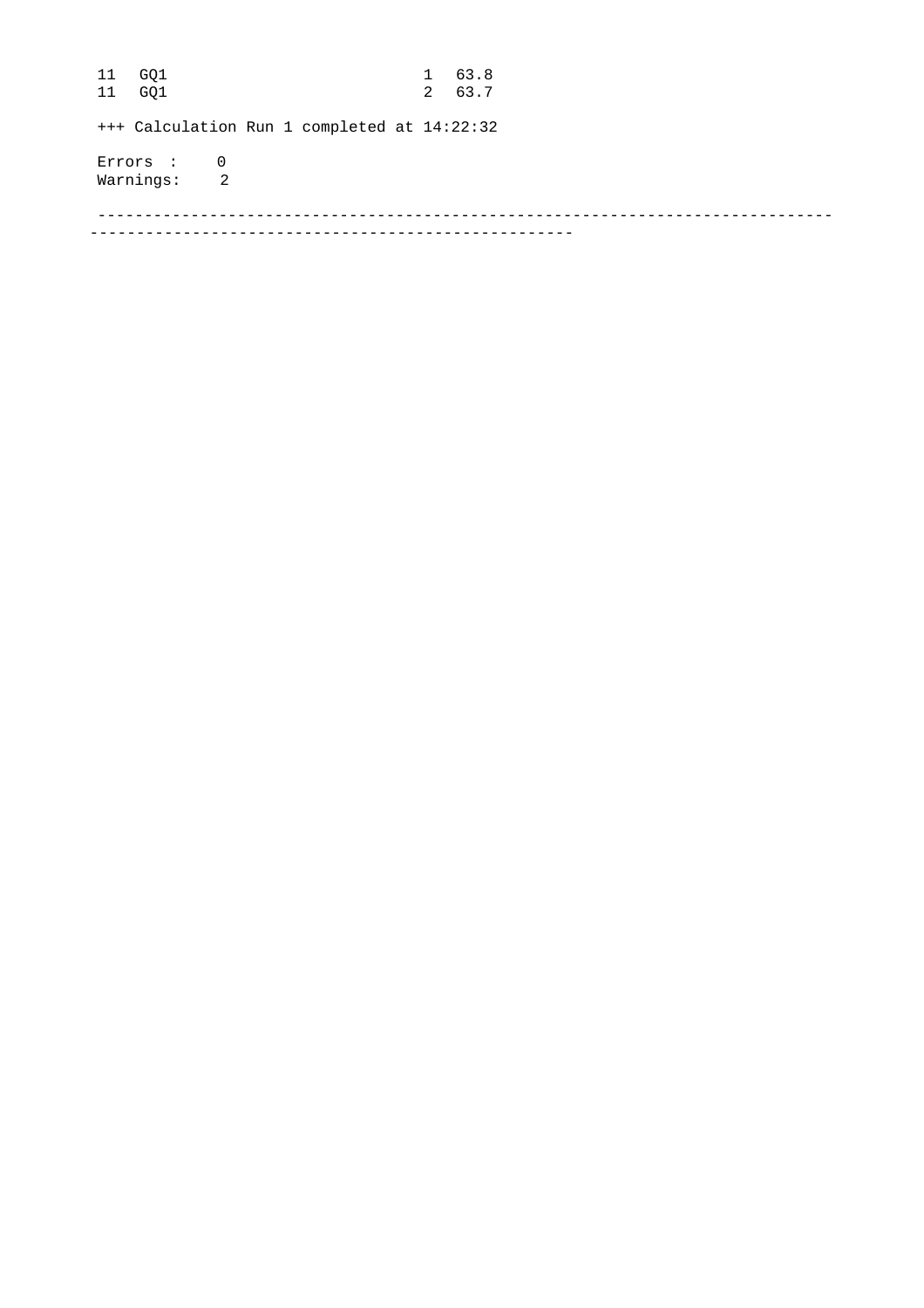## *Annex E3-3 Road Noise Model Input Files*

TEXT

TEXT Option to set calc method as L10  $OPT=2.0$ COA= 1.0COD= 1000.0COR= 20.0 READ ROAD-1.FLO READ ROAD-4.SEG READ ROAD-1.BAR LINK All 1, READ ROAD-4.REC END TEXT Filename: ROAD-2.SEG TEXT Sha Lo Tung Road Improvement TEXT Sha Lo Tung Road Improvement<br>UFN= 1.0CAT= 1.0RSX=83 0CAT= 1.0RSX=836584.6RSY=835527.1HCS=<br>0.0  $4.7 \text{HCG} = 0.0$ <br>SEG= 1 0NCY=  $0.0WCY = 3.5DCY = 0.0HCY =$  $0.0$ <br>RST=  $RSTD = 1.2$ GND= 0.0NBA=  $-1.0$ RCT= 0.0 REX=836589.6REY=835563.0HCE= 3.7SEND .0 TEXT  $REX = 836610$   $6REX = 835569$   $6HCE = 4.1$ SEND .0 REX=836656.3REY=835560.7HCE= 4.6SEND .0<br>REX=836706.7REY=835551.5HCE= 5.2SEND .0 REX=836706.7REY=835551.5HCE= 5.2SEND .0<br>REX=836729.5REY=835553.3HCE= 5.8SEND .0 REX=836729.5REY=835553.3HCE= 5.8SEND .0<br>REX=836757.5REY=835591.0HCE= 10.5SEND .0 REX=836757.5REY=835591.0HCE= 10.5SEND .0<br>REX=836784.6REY=835603.1HCE= 12.8SEND .0 REX=836784.6REY=835603.1HCE= 12.8SEND .0<br>REX=836801.8REY=835621.4HCE= 14.4SEND .0 REX=836801.8REY=835621.4HCE= 14.4SEND<br>REX=836808.7REY=835647.8HCE= 16.7SEND REX=836808.7REY=835647.8HCE= 16.7SEND .0<br>REX=836822.3REY=835683.7HCE= 22.2SEND .0 REX=836822.3REY=835683.7HCE= 22.2SEND .0<br>REX=836846.6REY=835701.7HCE= 25.1SEND .0 REX=836846.6REY=835701.7HCE= 25.1SEND .0<br>REX=836857.8REY=835738.4HCE= 26.5SEND .0 REX=836857.8REY=835738.4HCE= REX=836870.8REY=835753.0HCE= 28.0SEND .0 REX=836877.8REY=835772.1HCE= 29.4SEND<br>REX=836901.1REY=835790.9HCE= 30.0SEND REX=836901.1REY=835790.9HCE= 30.0SEND .0<br>REX=836903.9REY=835814.3HCE= 31.2SEND .0 REX=836903.9REY=835814.3HCE= 31.2SEND .0<br>REX=836894.7REY=835841.6HCE= 34.0SEND .0 REX=836894.7REY=835841.6HCE= 34.0SEND .0<br>REX=836910.4REY=835864.6HCE= 36.0SEND .0 REX=836910.4REY=835864.6HCE= 36.0SEND .0<br>REX=836923.3REY=835882.8HCE= 39.0SEND .0 REX=836923.3REY=835882.8HCE= 39.0SEND .0<br>REX=836932.1REY=835920.6HCE= 44.0SEND .0 REX=836932.1REY=835920.6HCE= 44.0SEND .0<br>REX=836922.8REY=835942.4HCE= 47.2SEND .0 REX=836922.8REY=835942.4HCE= 47.2SEND .0<br>REX=836930.8REY=835963.1HCE= 49.6SEND .0 REX=836930.8REY=835963.1HCE= 49.6SEND .0<br>REX=836930.8REY=835963.1HCE= 49.6SEND .0<br>REX=836941.1REY=835980.6HCE= 52.0SEND .0 REX=836941.1REY=835980.6HCE= 52.0SEND .0<br>REX=836936.2REY=835997.4HCE= 55.0SEND .0 REX=836936.2REY=835997.4HCE= 55.0SEND .0<br>REX=836926.7REY=836015.7HCE= 58.0SEND .0 REX=836926.7REY=836015.7HCE= 58.0SEND .0  $REX=836938.7REX=836047.1HCE=$ REX=836980.2REY=836058.6HCE= 61.1SEND .0<br>REX=837004.9REY=836077.8HCE= 61.5SEND .0 REX=837004.9REY=836077.8HCE= 61.5SEND .0<br>REX=837026.8REY=836091.4HCE= 63.0SEND .0 REX=837026.8REY=836091.4HCE= 63.0SEND .0<br>REX=837040.6REY=836110.0HCE= 64.7SEND .0 REX=837040.6REY=836110.0HCE= 64.7SEND .0<br>REX=837037.8REY=836141.9HCE= 70.7SEND .0 REX=837037.8REY=836141.9HCE= REX=837044.3REY=836165.6HCE= 74.0SEND .0<br>REX=837047.1REY=836192.3HCE= 80.1SEND .0 REX=837047.1REY=836192.3HCE= 80.1SEND .0<br>REX=837071.4REY=836209.6HCE= 85.0SEND .0 REX=837071.4REY=836209.6HCE= 85.0SEND .0<br>REX=837079.3REY=836233.4HCE= 86.0SEND .0 REX=837079.3REY=836233.4HCE= 86.0SEND .0<br>REX=837086.2REY=836248.2HCE= 87.5SEND .0 REX=837086.2REY=836248.2HCE= 87.5SEND .0<br>REX=837084.5REY=836269.1HCE= 89.7SEND .0 REX=837084.5REY=836269.1HCE= 89.7SEND .0<br>REX=837087.3REY=836303.5HCE= 93.3SEND .0 REX=837087.3REY=836303.5HCE= 93.3SEND .0<br>REX=837076.9REY=836317.3HCE= 95.0SEND .0 REX=837076.9REY=836317.3HCE= 95.0SEND .0<br>REX=837052.9REY=836325.3HCE= 96.6SEND .0 REX=837052.9REY=836325.3HCE= 96.6SEND .0<br>REX=837052.9REY=836325.3HCE= 96.6SEND .0 REX=837046.7REY=836342.5HCE= 98.0SEND .0 REX=837060.8REY=836393.7HCE= 103.0SEND .0 REX=837045.9REY=836438.4HCE= 108.1SEND .0 REX=837013.0REY=836474.8HCE= 115.3SEND .0<br>REX=837010.3REY=836537.1HCE= 123.7SEND .0 REX=837010.3REY=836537.1HCE= 123.7SEND .0<br>REX=837021.4REY=836583.4HCE= 129.4SEND .0 REX=837021.4REY=836583.4HCE= 129.4SEND .0<br>REX=837005.3REY=836617.0HCE= 133.6SEND .0 REX=837005.3REY=836617.0HCE= 133.6SEND .0<br>REX=836984.4REY=836639.8HCE= 138.0SEND .0 REX=836984.4REY=836639.8HCE= 138.0SEND .0<br>REX=836960.7REY=836680.3HCE= 144.4SEND .0 REX=836960.7REY=836680.3HCE= 144.4SEND .0<br>REX=836954.7REY=836698.9HCE= 148.0SEND .0 REX=836954.7REY=836698.9HCE= TEXT TEXT TEXT TEXT TEXT TEXT TEXT BEX=836879.0BEY=835826.8HBE= 30.0<br>NBA= 45 0 BEX=836879.0BEY=835859.4HBE= 30.0<br>NBA= 46.0

REX=836932.4REY=836714.5HCE= 151.8SEND .0<br>REX=836901.6REY=836731.4HCE= 155.0SEND .0 REX=836901.6REY=836731.4HCE= 155.0SEND .0 REX=836892.3REY=836753.1HCE= 157.0SEND .0 REX=836862.1REY=836761.5HCE= 161.2SEND .0<br>REX=836848.5REY=836772.3HCE= 165.0SEND .0 REX=836848.5REY=836772.3HCE= 165.0SEND .0<br>REX=836823.2REY=836775.3HCE= 167.0SEND .0 REX=836823.2REY=836775.3HCE= 167.0SEND .0<br>REX=836816.6REY=836811.5HCE= 171.0SEND .0 REX=836816.6REY=836811.5HCE= 171.0SEND .0<br>REX=836804.0REY=836887.3HCE= 181.3SEND .0 REX=836804.0REY=836887.3HCE= 181.3SEND .0 REX=836823.3REY=836911.9HCE= REX=836841.6REY=836953.6HCE= 189.4SEND .0<br>REX=836871.8REY=836996.5HCE= 197.0SEND .0 REX=836871.8REY=836996.5HCE= 197.0SEND .0<br>REX=836858.7REY=837029.3HCE= 199.0SEND .0 REX=836858.7REY=837029.3HCE= 199.0SEND .0<br>REX=836858.8REY=837068.8HCE= 203.3SEND .0 REX=836858.8REY=837068.8HCE= 203.3SEND .0<br>REX=836864.8REY=837097.2HCE= 200.0SEND .0 REX=836864.8REY=837097.2HCE= 200.0SEND .0 REX=836874.3REY=837111.3HCE= 199.0SEND<br>REX=836864.1REY=837139.9HCE= 196.0SEND REX=836864.1REY=837139.9HCE= 196.0SEND .0<br>REX=836842.1REY=837167.8HCE= 193.0SEND .0 REX=836842.1REY=837167.8HCE= 193.0SEND .0<br>REX=836826.4REY=837193.3HCE= 192.0SEND .0 REX=836826.4REY=837193.3HCE= 192.0SEND .0<br>REX=836823.3REY=837211.4HCE= 188.7SEND .0 REX=836823.3REY=837211.4HCE= 188.7SEND .0<br>REX=836805.5REY=837229.4HCE= 187.0SEND .0  $REX=836805.5RRY=837229.4HCF=$ REX=836787.6REY=837247.3HCE= 186.0SEND .0<br>REX=836773.1REY=837272.5HCE= 184.0SEND .0 REX=836773.1REY=837272.5HCE= 184.0SEND .0<br>REX=836763.3REY=837300.8HCE= 182.0SEND .0 REX=836763.3REY=837300.8HCE= 182.0SEND .0<br>REX=836791.6REY=837346.4HCE= 184.0SEND .0 REX=836791.6REY=837346.4HCE= RETN 0.0 Filename: ROAD-1.BAR Hillside 1.0BSX=837051.8BSY=836381.8HBS= 100.0FOA= 0 0  $0.0WBA=$  ABA= 0.0 BEX=837046.4BEY=836396.9HBE= 100.0  $NBA = 2.0$ BEX=837035.0BEY=836419.0HBE= 100.0 Hillside<br>NBA= 2 27.0BSX=836812.0BSY=835673.0HBS= 20.0<br>BEX=836816.6BEY=835693.6HBE= 20.0 BEX=836816.6BEY=835693.6HBE= 20.0 NBA= 28.0 BEX=836832.6BEY=835716.4HBE= 20.0 NBA= 29.0 BEX=836850.1BEY=835784.1HBE= 20.0 NBA= 30.0 BEX=836865.3BEY=835800.1HBE= 20.0<br>NBA= 31.0 NBA= 31.0 BEX=836848.6BEY=835836.6HBE= 20.0<br>NBA= 32.0  $32.0$ BEX=836850.1BEY=835864.0HBE= 20.0  $NRA =$  33.0 BEX=836863.0BEY=835887.6HBE= 20.0<br>NBA= 34.0  $34.0$ BEX=836851.6BEY=835959.1HBE= 20.0<br>NBA= 35 0 NBA= 35.0 BEX=836853.1BEY=836001.0HBE= 20.0 NBA= 36.0 BEX=836859.2BEY=836040.6HBE= 20.0<br>NBA= 37.0 NBA= 37.0 BEX=836869.9BEY=836092.3HBE= 20.0  $NBA = 38.0$ BEX=836882.8BEY=836133.4HBE= 20.0<br>NBA= 39.0 NBA= 39.0 BEX=836909.4BEY=836148.6HBE= 20.0<br>NBA= 40.0 NBA= 40.0 BEX=836908.7BEY=836175.3HBE= 20.0<br>NBA= 41.0 NBA= 41.0 BEX=836882.0BEY=836188.2HBE= 20.0<br>NRA= 42.0  $42.0$ BEX=836883.6BEY=836224.7HBE= 20.0 NBA= 43.0BSX=836891.9BSY=835790.9HBS= 30.0<br>REX=836893 4BEY=835812 3HBE= 30.0 BEX=836893.4BEY=835812.3HBE=<br>NBA= 44.0 NBA= 44.0

 $NBA=$ 

NBA= 45.0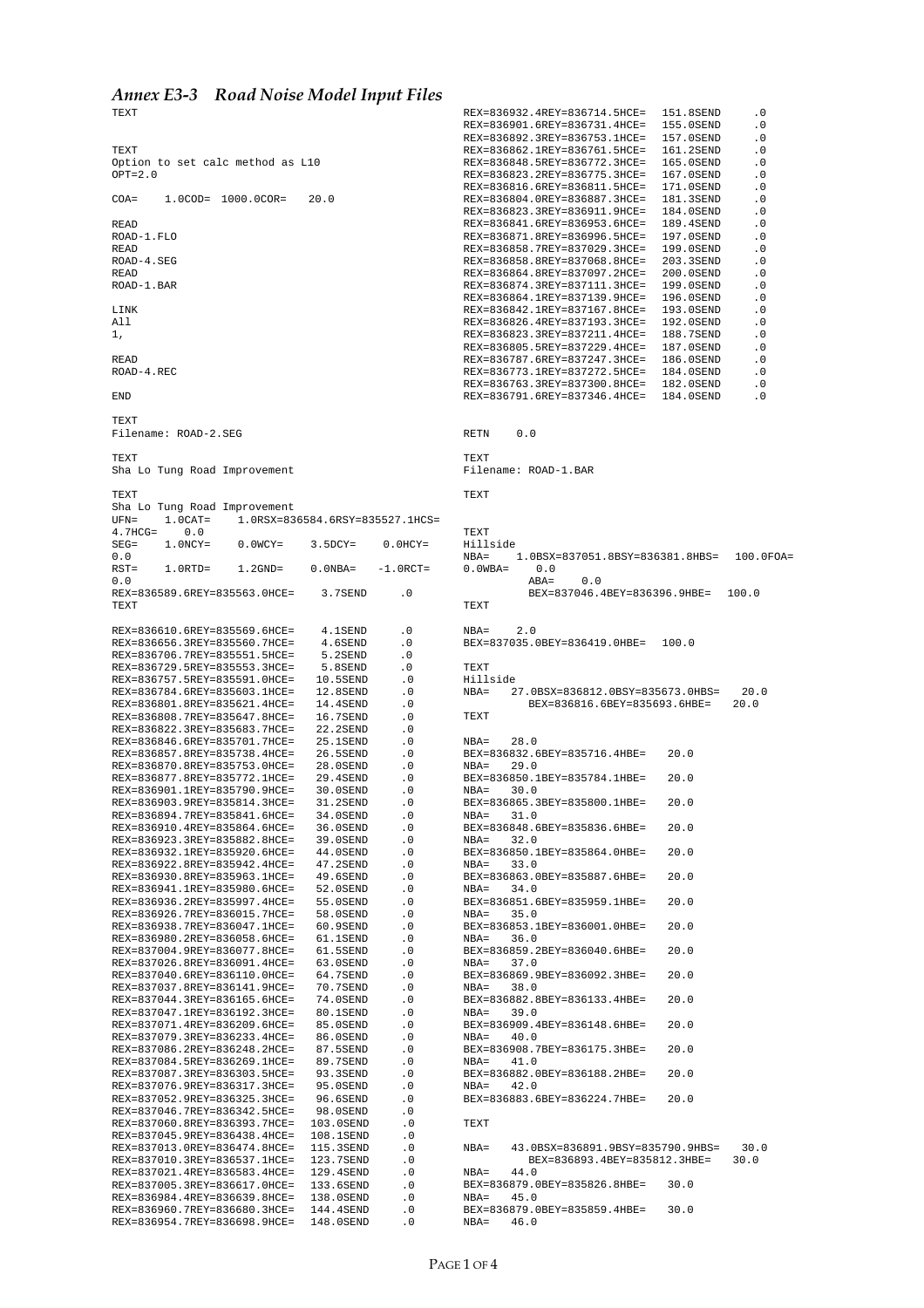| BEX=836893.4BEY=835879.3HBE=  30.0 |      |
|------------------------------------|------|
| NBA= 47.0                          |      |
| BEX=836889.6BEY=835912.7HBE= 30.0  |      |
| NBA= 48.0                          |      |
| BEX=836882.8BEY=835929.4HBE=       | 30.0 |
| NBA= 49.0                          |      |
| BEX=836885.1BEY=835969.8HBE= 30.0  |      |
| NBA= 50.0                          |      |
| BEX=836864.5BEY=836003.3HBE= 30.0  |      |
| NBA= 51.0                          |      |
| BEX=836876.7BEY=836026.9HBE= 30.0  |      |
| $NBA = 52.0$                       |      |
| BEX=836888.1BEY=836109.8HBE=       | 30.0 |
| NBA= 53.0                          |      |
| BEX=836901.1BEY=836124.3HBE= 30.0  |      |
| NBA= 54.0                          |      |
| BEX=836942.9BEY=836118.2HBE= 30.0  |      |
| NBA= 55.0                          |      |
| BEX=836953.6BEY=836141.8HBE= 30.0  |      |
| NBA= 56.0                          |      |
| BEX=836952.1BEY=836178.3HBE=       | 30.0 |
| NBA= 57.0                          |      |
| BEX=836940.6BEY=836205.7HBE= 30.0  |      |
| NBA= 58.0                          |      |
| BEX=836928.4BEY=836234.6HBE= 30.0  |      |
| NBA= 59.0                          |      |
| BEX=836932.3BEY=836268.1HBE= 30.0  |      |
|                                    |      |

## TEXT

|              | NBA= 60.0BSX=836917.8BSY=835891.4HBS= 40.0<br>BEX=836917.1BEY=835909.7HBE= 40.0 |        |  |
|--------------|---------------------------------------------------------------------------------|--------|--|
| $NBA=$       | 61.0                                                                            |        |  |
|              | BEX=836897.3BEY=835941.6HBE= 40.0                                               |        |  |
| $NBA = 62.0$ |                                                                                 |        |  |
|              | BEX=836907.1BEY=835976.6HBE= 40.0                                               |        |  |
| NBA= 63.0    |                                                                                 |        |  |
|              | BEX=836889.6BEY=835985.8HBE= 40.0                                               |        |  |
| NBA= 64.0    |                                                                                 |        |  |
|              | BEX=836886.6BEY=836003.3HBE= 40.0                                               |        |  |
| $NBA = 65.0$ |                                                                                 |        |  |
|              | BEX=836893.4BEY=836014.7HBE=                                                    | -40.0  |  |
| NBA= 66.0    |                                                                                 |        |  |
|              | BEX=836894.9BEY=836048.2HBE= 40.0                                               |        |  |
| NBA= 67.0    |                                                                                 |        |  |
|              | BEX=836901.8BEY=836081.6HBE= 40.0                                               |        |  |
| $NBA = 68.0$ |                                                                                 |        |  |
|              | BEX=836913.3BEY=836099.9HBE= 40.0                                               |        |  |
| NBA= 69.0    |                                                                                 |        |  |
|              | BEX=836941.4BEY=836093.8HBE= 40.0                                               |        |  |
| NBA= 70.0    |                                                                                 |        |  |
|              | BEX=836960.4BEY=836104.5HBE=                                                    | - 40.0 |  |
| $NBA = 71.0$ |                                                                                 |        |  |
|              | BEX=836980.2BEY=836135.7HBE= 40.0                                               |        |  |
| $NBA = 72.0$ |                                                                                 |        |  |
|              | BEX=836961.2BEY=836214.1HBE= 40.0                                               |        |  |
| NBA= 73.0    |                                                                                 |        |  |
|              | BEX=836958.1BEY=836265.8HBE= 40.0                                               |        |  |
| $NBA = 74.0$ |                                                                                 |        |  |
|              | BEX=836952.8BEY=836302.2HBE= 40.0                                               |        |  |
| $NBA = 75.0$ |                                                                                 |        |  |
|              | BEX=836939.1BEY=836313.6HBE=                                                    | -40.0  |  |
| $NBA = 76.0$ |                                                                                 |        |  |
|              | BEX=836939.9BEY=836337.2HBE= 40.0                                               |        |  |
| $NBA = 77.0$ |                                                                                 |        |  |
|              | BEX=836923.9BEY=836350.9HBE=                                                    | - 40.0 |  |
| NBA= 78.0    |                                                                                 |        |  |
|              | BEX=836922.4BEY=836373.8HBE= 40.0                                               |        |  |
|              |                                                                                 |        |  |
| TEXT         |                                                                                 |        |  |
|              | NBA= 82.0BSX=836922.4BSY=835959.8HBS= 50.0                                      |        |  |
|              | BEX=836926.2BEY=835989.4HBE= 50.0                                               |        |  |
| $NBA=$       | 83.0                                                                            |        |  |

| $NBA = 83.0$ |                                   |      |
|--------------|-----------------------------------|------|
|              | BEX=836909.4BEY=835997.8HBE= 50.0 |      |
| $NBA = 84.0$ |                                   |      |
|              | BEX=836907.9BEY=836005.4HBE= 50.0 |      |
| $NBA = 85.0$ |                                   |      |
|              | BEX=836914.0BEY=836028.3HBE=      | 50.0 |
| $NRA =$ 86 0 |                                   |      |
|              | BEX=836921.6BEY=836074.7HBE=      | 50.0 |
| $NBA = 87.0$ |                                   |      |
|              | BEX=836957.4BEY=836076.9HBE= 50.0 |      |
| $NBA = 88.0$ |                                   |      |
|              | BEX=836970.3BEY=836083.1HBE= 50.0 |      |
| $NBA = 89.0$ |                                   |      |
|              | BEX=836977.9BEY=836100.6HBE=      | 50.0 |
| $NBA = 90.0$ |                                   |      |
|              | BEX=837005.3BEY=836116.5HBE= 50.0 |      |
| $NBA = 91.0$ |                                   |      |
|              | BEX=836995.4BEY=836162.2HBE=      | 50.0 |
| $NBA = 92.0$ |                                   |      |
|              | BEX=836991.6BEY=836218.5HBE=      | 50.0 |
| $NBA = 93.0$ |                                   |      |
|              | BEX=836995.4BEY=836226.1HBE=      | 50.0 |
|              |                                   |      |

 $NBA = 94.0$ BEX=836974.9BEY=836278.6HBE= 50.0<br>NBA= 95.0 NBA= 95.0 BEX=836968.0BEY=836307.5HBE= 50.0 NBA= 96.0 BEX=836950.5BEY=836328.8HBE= 50.0 NBA= 97.0 BEX=836949.0BEY=836352.4HBE= 50.0<br>NBA= 98.0 98.0 BEX=836936.1BEY=836367.6HBE= 50.0  $NRA = 99.0$ BEX=836940.6BEY=836386.7HBE= 50.0 TEXT NBA= 102.0BSX=837031.9BSY=836136.8HBS= 100.0 BEX=837032.7BEY=836171.0HBE=<br>NBA= 103.0 NBA= 103.0 BEX=837031.2BEY=836209.8HBE= 70.0<br>NBA= 104.0 104.0 BEX=837031.2BEY=836221.9HBE= 70.0 NBA= 105.0 BEX=837030.4BEY=836235.6HBE= 70.0 NBA= 106.0 BEX=837038.0BEY=836265.3HBE= 70.0 NBA= 107.0 BEX=837023.6BEY=836285.1HBE= 70.0 NBA= 108.0 BEX=837007.6BEY=836298.8HBE= 70.0 NBA= 109.0 BEX=836988.6BEY=836339.1HBE= 70.0<br>NBA= 110.0 110.0 BEX=836987.8BEY=836377.9HBE= 70.0 NBA= 111.0 BEX=836961.9BEY=836410.7HBE= 70.0 TEXT NBA= 112.0BSX=837056.3BSY=836208.3HBS= 80.0<br>BEX=837061.6BEY=836223.5HBE= 80.0 BEX=837061.6BEY=836223.5HBE=  $NBA = 113.0$ BEX=837059.3BEY=836288.2HBE= 80.0<br>NBA= 114.0 114.0 BEX=837036.5BEY=836295.8HBE= 80.0 NBA= 115.0 BEX=837020.5BEY=836311.0HBE= 80.0 NBA= 116.0 BEX=837009.1BEY=836335.3HBE= 80.0<br>NBA= 117.0 117.0 BEX=837006.8BEY=836377.2HBE= 80.0 NBA= 118.0 BEX=836977.9BEY=836422.9HBE= 80.0 TEXT NBA= 119.0BSX=836860.8BSY=835721.2HBS= 30.0 BEX=836894.9BEY=835725.0HBE=<br>NBA= 120.0 120.0 BEX=836947.5BEY=835755.4HBE= 30.0<br>NBA= 121.0 121.0 BEX=836972.6BEY=835795.0HBE= 30.0 NBA= 122.0 BEX=836967.3BEY=835812.5HBE= 30.0 NBA= 123.0 BEX=836968.8BEY=835839.1HBE= 30.0 124.0 BEX=836961.9BEY=835858.1HBE= 30.0 NBA= 125.0 BEX=836974.1BEY=835864.3HBE= 30.0 NBA= 126.0 BEX=836990.1BEY=835887.1HBE= 30.0 NBA= 127.0 BEX=837010.6BEY=835877.2HBE= 30.0 NBA= 128.0 BEX=837037.3BEY=835880.2HBE= 30.0 NBA= 129.0 BEX=837071.5BEY=835911.4HBE= 30.0 NBA= 130.0 BEX=837076.8BEY=835946.4HBE= 30.0 NBA= 131.0 BEX=837060.9BEY=835975.3HBE= 30.0 NBA= 132.0 BEX=837044.9BEY=835989.0HBE= 30.0 NBA= 133.0 BEX=837044.9BEY=836022.5HBE= 30.0 NBA= 134.0 BEX=837073.0BEY=836030.9HBE= 30.0<br>NBA= 135.0 NBA= 135.0 BEX=837125.6BEY=836027.1HBE= 30.0 TEXT NBA= 136.0BSX=836911.7BSY=835854.3HBS= 40.0<br>BEX=836926.9BEY=835814.8HBE= 40.0

NBA= 137.0

BEX=836926.9BEY=835814.8HBE=<br>NBA= 137.0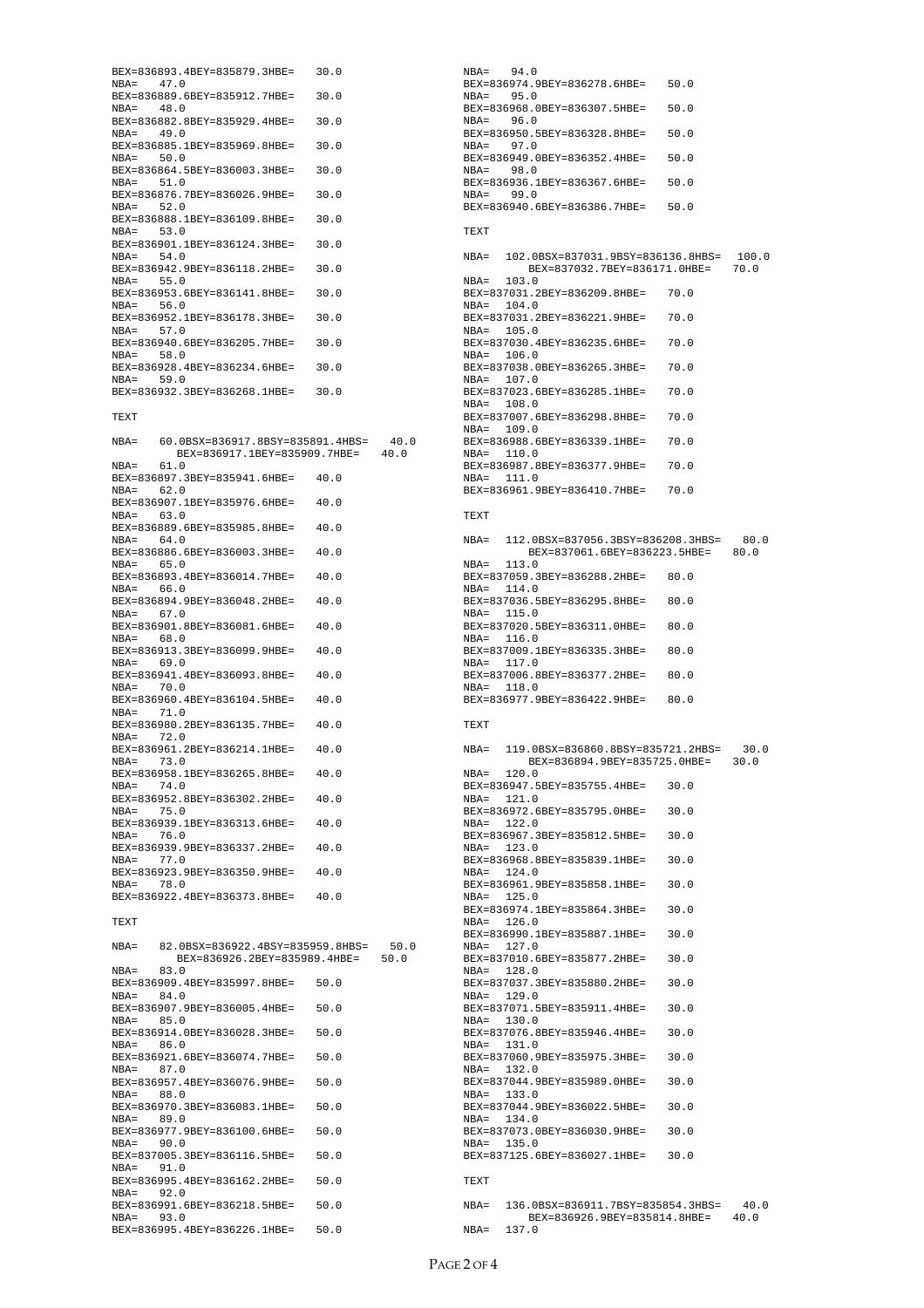|            |       | BEX=836934.6BEY=835858.9HBE=                                                | 40.0 |      |
|------------|-------|-----------------------------------------------------------------------------|------|------|
| NBA= 138.0 |       |                                                                             |      |      |
| NBA= 139.0 |       | BEX=836947.5BEY=835878.7HBE=                                                | 40.0 |      |
|            |       | BEX=836970.3BEY=835887.1HBE= 40.0                                           |      |      |
| NBA= 140.0 |       |                                                                             |      |      |
| NBA= 141.0 |       | BEX=836980.9BEY=835913.7HBE=                                                | 40.0 |      |
|            |       | BEX=837006.8BEY=835895.4HBE=                                                | 40.0 |      |
| NBA= 142.0 |       |                                                                             |      |      |
| NBA= 143.0 |       | BEX=837042.6BEY=835906.1HBE= 40.0                                           |      |      |
|            |       | BEX=837059.3BEY=835931.2HBE=                                                | 40.0 |      |
| NBA= 144.0 |       |                                                                             |      |      |
| NBA= 145.0 |       | BEX=837049.4BEY=835960.9HBE=                                                | 40.0 |      |
|            |       | BEX=837028.9BEY=835970.0HBE= 40.0                                           |      |      |
| NBA= 146.0 |       |                                                                             |      |      |
| NBA= 147.0 |       | BEX=837030.4BEY=836002.8HBE=                                                | 40.0 |      |
|            |       | BEX=837024.3BEY=836031.6HBE=                                                | 40.0 |      |
| NBA= 148.0 |       |                                                                             |      |      |
| NBA= 149.0 |       | BEX=837069.3BEY=836054.1HBE= 40.0                                           |      |      |
|            |       | BEX=837108.1BEY=836049.1HBE=                                                | 40.0 |      |
|            |       |                                                                             |      |      |
| TEXT       |       |                                                                             |      |      |
|            |       | NBA= 150.0BSX=836939.1BSY=835921.3HBS=                                      |      | 50.0 |
|            |       | BEX=837000.0BEY=835941.9HBE=                                                |      | 50.0 |
| NBA=       | 151.0 | BEX=836988.6BEY=835976.1HBE=                                                | 50.0 |      |
| NBA= 152.0 |       |                                                                             |      |      |
|            |       | BEX=837012.1BEY=836005.0HBE=                                                | 50.0 |      |
| NBA= 153.0 |       | BEX=837010.6BEY=836035.4HBE=                                                | 50.0 |      |
| NBA= 154.0 |       |                                                                             |      |      |
| NBA= 155.0 |       | BEX=837027.4BEY=836057.5HBE=                                                | 50.0 |      |
|            |       | BEX=837061.6BEY=836072.8HBE=                                                | 50.0 |      |
| NBA=       | 156.0 |                                                                             |      |      |
|            |       | BEX=837090.5BEY=836063.6HBE=                                                | 50.0 |      |
| TEXT       |       |                                                                             |      |      |
|            |       |                                                                             |      |      |
| NBA=       |       | 157.0BSX=836940.6BSY=836000.4HBS= 60.0<br>BEX=836952.1BEY=835987.5HBE= 60.0 |      |      |
| NBA= 158.0 |       |                                                                             |      |      |
| NBA= 159.0 |       | BEX=836959.6BEY=835998.2HBE=                                                | 60.0 |      |
|            |       | BEX=836967.3BEY=836034.7HBE=                                                | 60.0 |      |
| NBA= 160.0 |       |                                                                             | 60.0 |      |
| NBA= 161.0 |       | BEX=837006.8BEY=836062.1HBE=                                                |      |      |
|            |       | BEX=837015.2BEY=836078.1HBE= 60.0                                           |      |      |
| TEXT       |       |                                                                             |      |      |
|            |       |                                                                             |      |      |
|            |       | NBA= 162.0BSX=836858.4BSY=835717.6HBS=                                      |      | 25.0 |
| NBA= 163.0 |       | BEX=836844.8BEY=835693.2HBE= 22.0                                           |      |      |
|            |       | BEX=836826.5BEY=835678.0HBE=                                                | 20.0 |      |
| NBA= 164.0 |       |                                                                             |      |      |
| NBA= 165.0 |       | BEX=836812.0BEY=835642.2HBE= 20.0                                           |      |      |
|            |       | BEX=836809.8BEY=835611.8HBE=                                                | 20.0 |      |
| NBA= 166.0 |       | BEX=836790.7BEY=835597.3HBE=                                                | 20.0 |      |
| NBA= 167.0 |       |                                                                             |      |      |
|            |       | BEX=836793.0BEY=835576.0HBE= 20.0                                           |      |      |
| NBA= 168.0 |       | BEX=836824.9BEY=835564.6HBE=                                                | 20.0 |      |
| NBA= 169.0 |       |                                                                             |      |      |
|            |       | BEX=836851.6BEY=835569.2HBE=                                                | 20.0 |      |
| TEXT       |       |                                                                             |      |      |
|            |       |                                                                             |      |      |
|            |       | NBA= 170.0BSX=836781.6BSY=835593.5HBS=<br>BEX=836758.8BEY=835583.6HBE= 10.0 |      | 10.0 |
| NBA= 171.0 |       |                                                                             |      |      |
|            |       | BEX=836740.5BEY=835560.8HBE=                                                | 10.0 |      |
| NBA= 172.0 |       | BEX=836740.5BEY=835537.9HBE=                                                | 10.0 |      |
| NBA= 173.0 |       |                                                                             |      |      |
|            |       | BEX=836758.0BEY=835530.4HBE= 10.0                                           |      |      |
|            |       | NBA= 174.0BSX=836758.0BSY=835530.4HBS=                                      |      | 10.0 |
|            |       | BEX=836784.6BEY=835544.8HBE= 10.0                                           |      |      |
| TEXT       |       |                                                                             |      |      |
| Hillside   |       |                                                                             |      |      |
|            |       | NBA= 175.0BSX=836820.0BSY=835596.4HBS= 30.0                                 |      |      |
|            |       | BEX=836824.4BEY=835606.4HBE= 30.0                                           |      |      |

TEXT

NBA= 176.0 BEX=836830.4BEY=835615.4HBE= 30.0<br>NBA= 177.0 NBA= 177.0 BEX=836837.4BEY=835613.9HBE= 30.0 NBA= 178.0 BEX=836844.4BEY=835604.6HBE= 30.0 NBA= 179.0 BEX=836842.3BEY=835598.7HBE= 30.0 NBA= 180.0 BEX=836828.1BEY=835589.8HBE= 30.0 TEXT NBA= 181.0BSX=836828.1BSY=835589.8HBS= 30.0 BEX=836818.9BEY=835595.3HBE= 30.0 TEXT NBA= 182.0BSX=836877.1BSY=837248.6HBS= 1.0<br>BEX=836876.7BEY=837312.8HBE= 1.0 BEX=836876.7BEY=837312.8HBE= 1.0<br>NBA= 183.0 BEX=836888.9BEY=837249.1HBE= 1.0 NBA= 184.0 BEX=836863.7BEY=837308.7HBE= 1.0 NBA= 185.0 BEX=836817.1BEY=837363.8HBE= 1.0 NBA= 186.0 BEX=836850.8BEY=837368.3HBE= 1.0 NBA= 187.0 BEX=836828.4BEY=837304.3HBE= 1.0 NBA= 188.0 BEX=836826.0BEY=837301.0HBE= 1.0 NBA= 189.0 BEX=836770.8BEY=837307.4HBE= 1.0 NBA= 190.0 BEX=836787.1BEY=837329.8HBE= 1.0 NBA= 191.0 BEX=836811.0BEY=837277.4HBE= 1.0 RETN 00 TEXT Filename: ROAD-2.REC TEXT TEXT 1 Fung Yuen Lo Tsuen HRA= 20.5HRG= 1.5OPX=836820.1OPY=836187.2AN1=<br>25.0AN2= 205.0<br>REF= 1.0GO .0<br>HPF= 3.0RPT= 2.0 TEXT 2 Fung Yuen HRA= 17.5OPX=836806.0OPY=836134.6AN1= 11.7AN2= 192.0  $GO \t 0$ TEXT 3 Mak Uk HRA= 13.5OPX=836777.1OPY=836081.8AN1= 1.0AN2= 181.0 GO  $.0$ <br>RPT=  $2.0$  $2.0$ TEXT 4 Tin Sam<br>HRA= 6.50  $6.5$ OPX=836692.0OPY=835710.0AN1= 1.0AN2= 181.0 GO .0  $RPT=$  2.0 TEXT 5 Ha Hang Government Staff Quarters<br>HRA= 21.50PX=836999.80PY=835800.2AN 21.5OPX=836999.8OPY=835800.2AN1= 196.0AN2= 16.0  $\overline{a}$  .  $\overline{0}$  $RPT=$  3.0 TEXT  $6$  V1  $_{\rm HRA=}$ 5.5OPX=836579.3OPY=835620.9AN1= 18.0AN2= 198.0  $GO$  . 0<br>RPT= 2.0  $RPT=$ TEXT  $7^{\circ}$  V2<br>HRA= HRA= 21.5OPX=836860.8OPY=835659.1AN1= 203.7AN2= 23.8

 $GO$  . 0<br>RPT= 2.0  $RPT=$